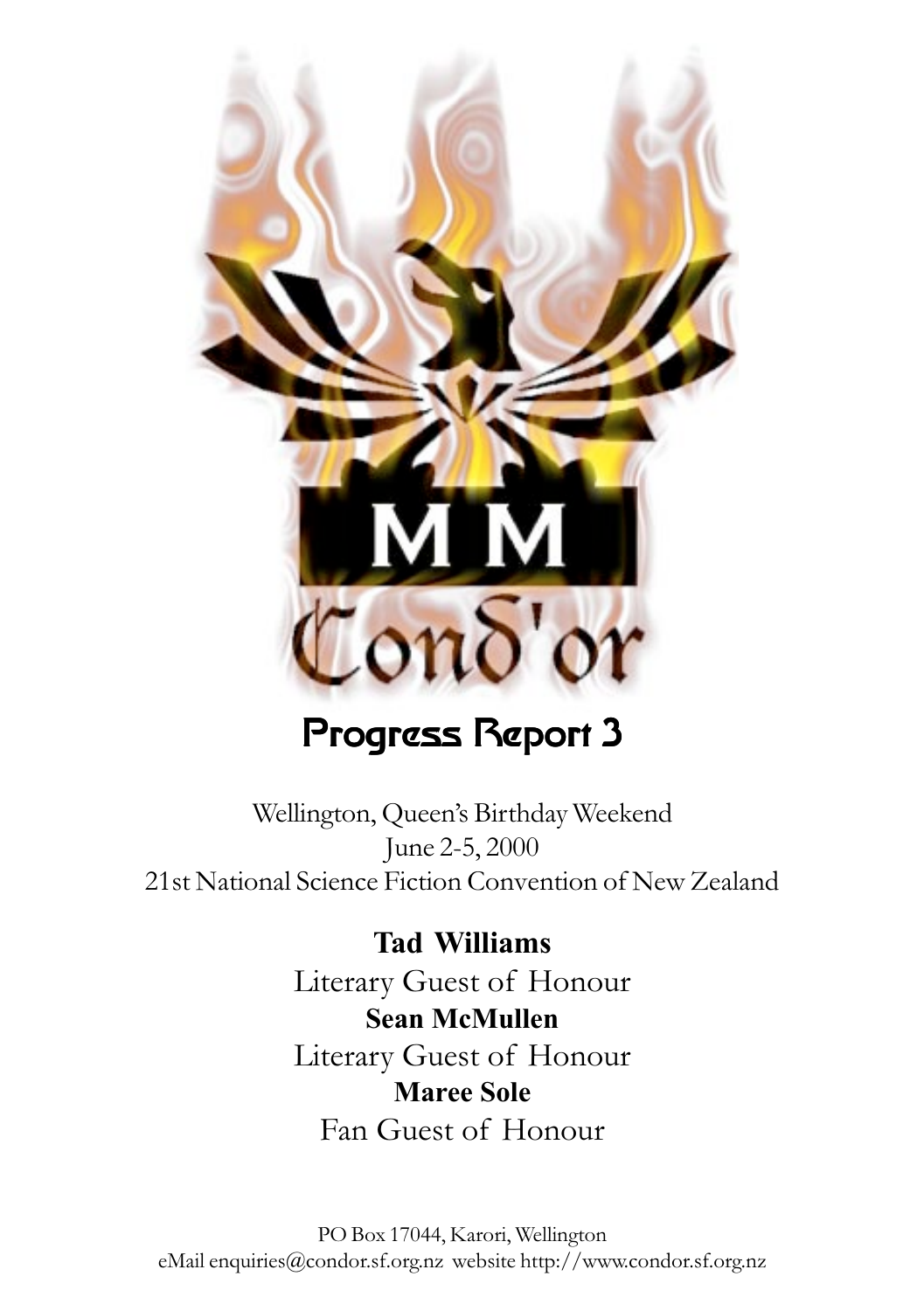

#### Progress Report 3

Last time our intrepid heroes organising the con were acting like a bunch of hillbillies…

Now we continue the saga of the con that's gone to the dogs…

Since the last report there have been a few changes. Due to poor health **Sara Douglass** will be unable to attend our convention. We apologise for any inconvenience this may cause to anyone who has already registered but we can assure you that we have found an equally wonderful guest from Australia.

#### Sean McMullen

Sean (who was an attendee at Construction) has kindly agreed to come over to entertain us and talk about his involvement in many things medieval and fantasy related….and his wife and daughter Catherine are coming too! (so watch out all you late night party animals). More on him in the bio's section. This would be the perfect opportunity to thank the Australian High Commission for their financial assistance in getting Sean to Cond'Or. *Also thanks to Lynelle for scoring the grant.-Ed*

We are still working very hard on getting a media guest to add to our fantastic line-up so stay tuned! If you have any contacts or ideas for guests let us know…

#### Registration

As you may have noticed registration to attend the convention is now \$70, but for those of you who procrastinate and pay on Friday June 2 the price will be \$80. Day rates will also be affected with Saturday and Sunday prices rising to \$35 each.

For children over the age of 5 the cost of attending the convention will be \$30 for the weekend. Children under 5 are free.

Remember that we are donating all profits to charity, but with rising airfare prices and the dear exchange rate it has become necessary to charge more for you to attend the con.

The **Banquet** menu will be finalized shortly and the cost will be approximately \$35. Spaces are limited so get your seat booked quick!

#### Programme

We have included a **tentative** programme in this report, but it is just that, **tentative**. If there is anything you would like to see or run then please let us know. This is YOUR con run for YOU so if there is something you want then let us know.

On that issue the topic of the Great Debate is "That science fiction is fantasy" and we need six people to volunteer to be in the teams. If you can meet the challenge and love to talk ( that includes most of us:->) then let us put you on the team.

Speaking of **volunteers** we need some to help us with things like minding the registration desk, looking after our guests and just generally helping out. We are thinking of great ways to acknowledge your assistance and you'll get a special coloured badge to make you feel unique.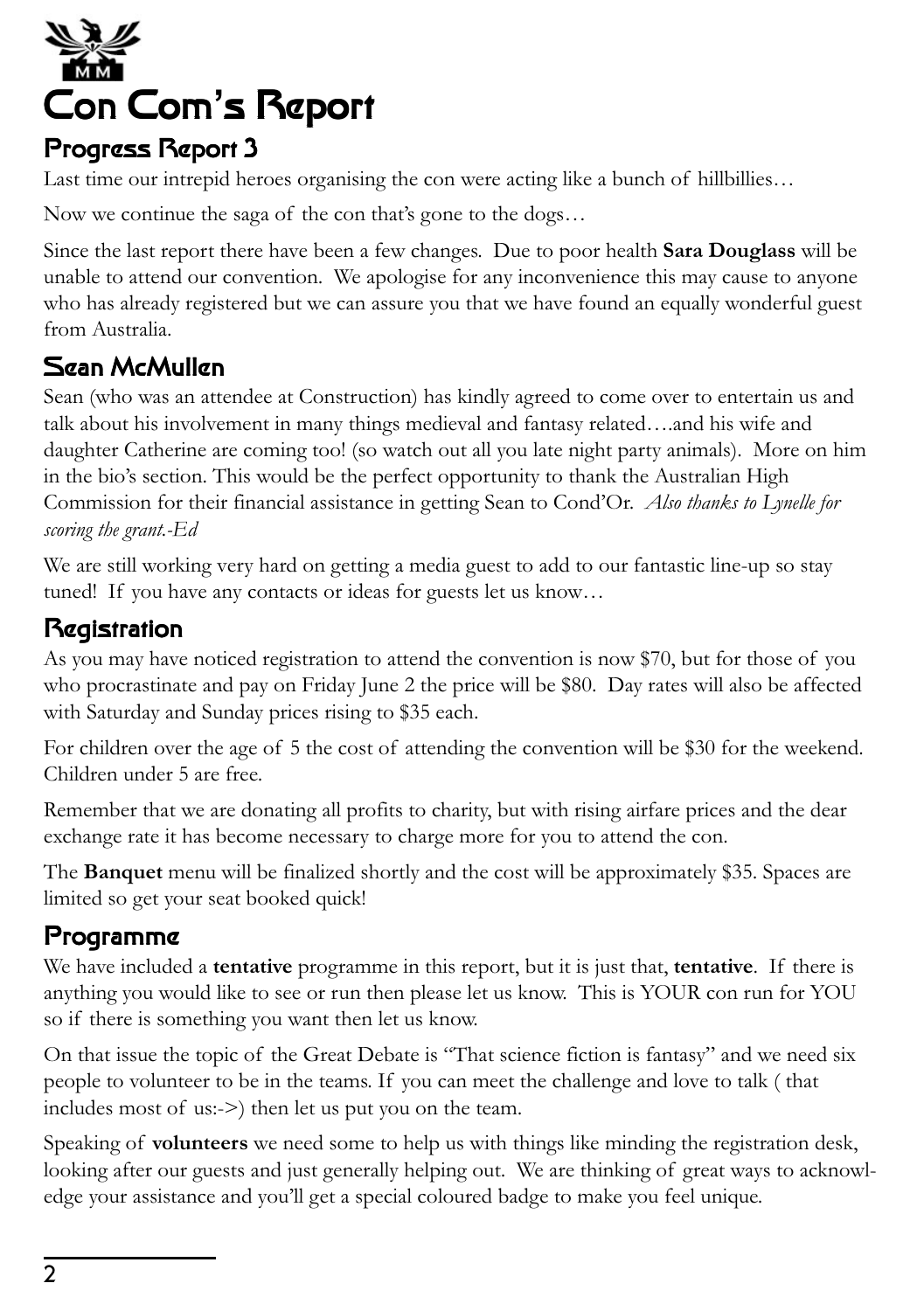## **Guests** Tad Williams Tad Williams Literary Guest of Honour

Tad is a well-known fantasy writer of many years and hails from the San Francisco Bay area. He has held many jobs in his lifetime, including hosting a radio show. As well as writing novels he is working on comic books and film scripts. His works include *Memory, Sorrow and Thorn*, and *Tailchaser's Song*. He is currently working on *Otherland*, of which three books have been published. Book three is nwo availabe and we understand that Book 4 will be out later this year. He is sure to be an entertaining guest when he appears at Cond'Or.





### Scan McMullcn Literary Guest of Honour

**Sean McMullen** is one of Australia's leading SF authors, and lives in Melbourne with his wife and daughter. He has six books published and another three are sold, and is the winner of eight awards for SF and Fantasy. In addition, he has sold over three dozen short stories to magazines like Analog, Interzone and Fantasy and Science Fiction, and was co-author of Strange Constellations, a history of Australian SF. He is a third Dan karate instructor, has won four sword and shield tournaments while in the SCA, and has sung in the Victorian State Opera, the Trinity Madrigal Consort, and various folk and rock bands. His most recent novel is *Souls in the Great Machine*. He has lots to say and there will be many opportunities

to see him during Cond'Or

### Marge Sole Fan Guest of Honour

**Maree Sole** makes a great Fan Guest 'cos she's been involved in fandom for more years than most people can remember. She is also mad enough to be the convenor for OdysseyCon in 2001. She loves filking and costuming and is a regular entrant in the masquerade. She also acts and we understand she likes to run around in libraries saying "Oook!" a lot. Fan fiction is also another passion of hers. We hope to make use of all her great talents at Cond'Or

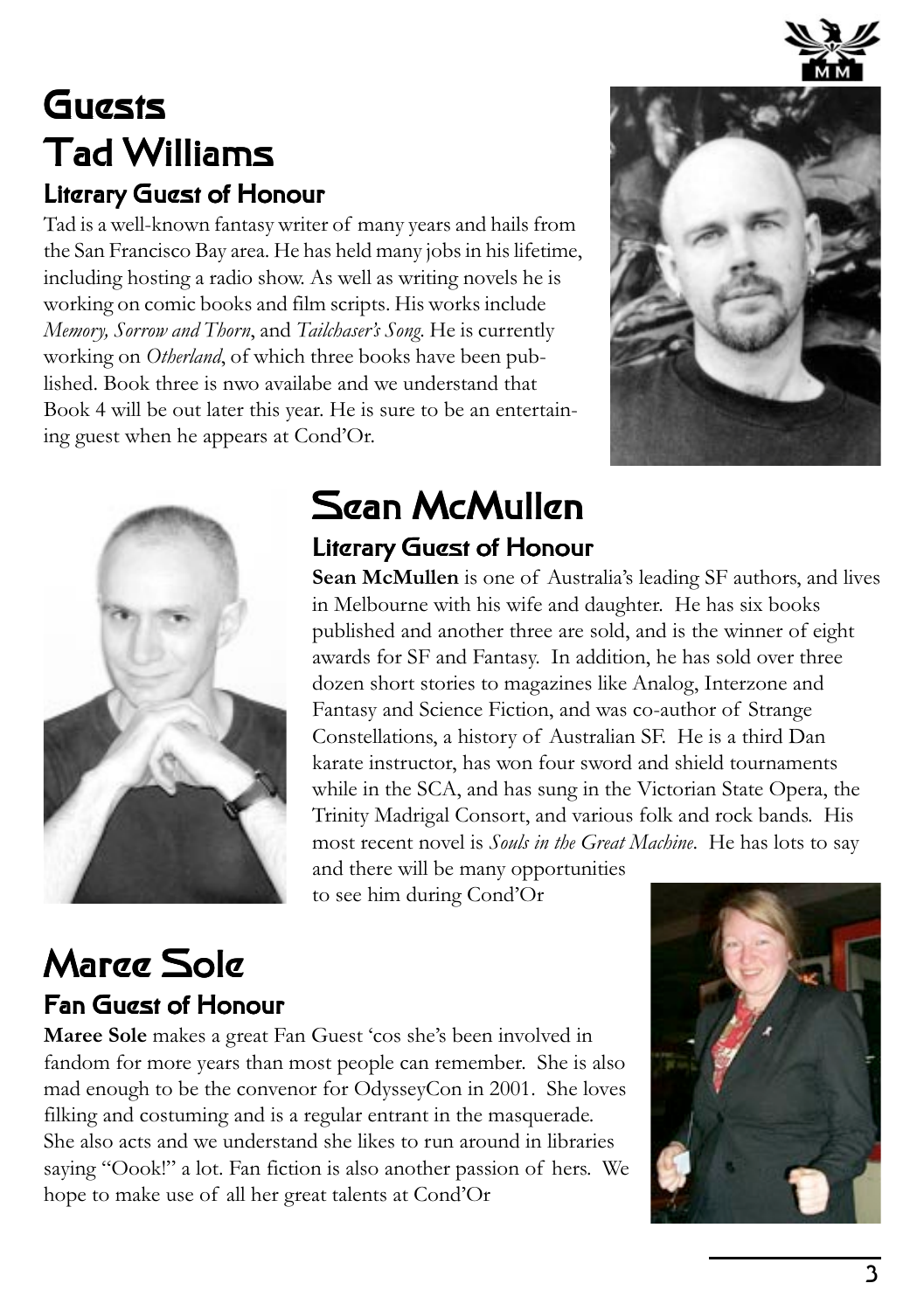

**Sean McMullen** will be hosting a writer's workshop during the convention for those interested. He suggests you bring along on double spaced A4 the first page of one of your stories and one passage on why the editor should give the story serious consideration.

He will also be talking about how to include New Zealand in your stories and would like those participating to think up a few ideas featuring NZ that would intrigue overseas editors.

#### Reminders:

#### **We need to know your hotel registration requirements now!**

There is still space available in our allotment of rooms, but you need to remember that the first night's accommodation is required as a deposit by March 29 for any pre-booked rooms. **If you can't make that deadline, get in touch with us A.S.A.P.**

All room prices are per room per night and include GST.

| Standard (single, double, twin) | \$123.75 |
|---------------------------------|----------|
| Triple                          | \$146.25 |
| Suite                           | \$168.75 |

Don't forget our myriad of competitions, which close on **April 30, 2000**. Check out the website **www.condor.sf.org.nz** for more details on all of them. This includes the birdy name competition. While we have had some "interesting" suggestions we would love to have more so get your thinking caps on! Note: the website does have an online entry form for the birdy name. Remember the artwork competition entries close on Friday June 2

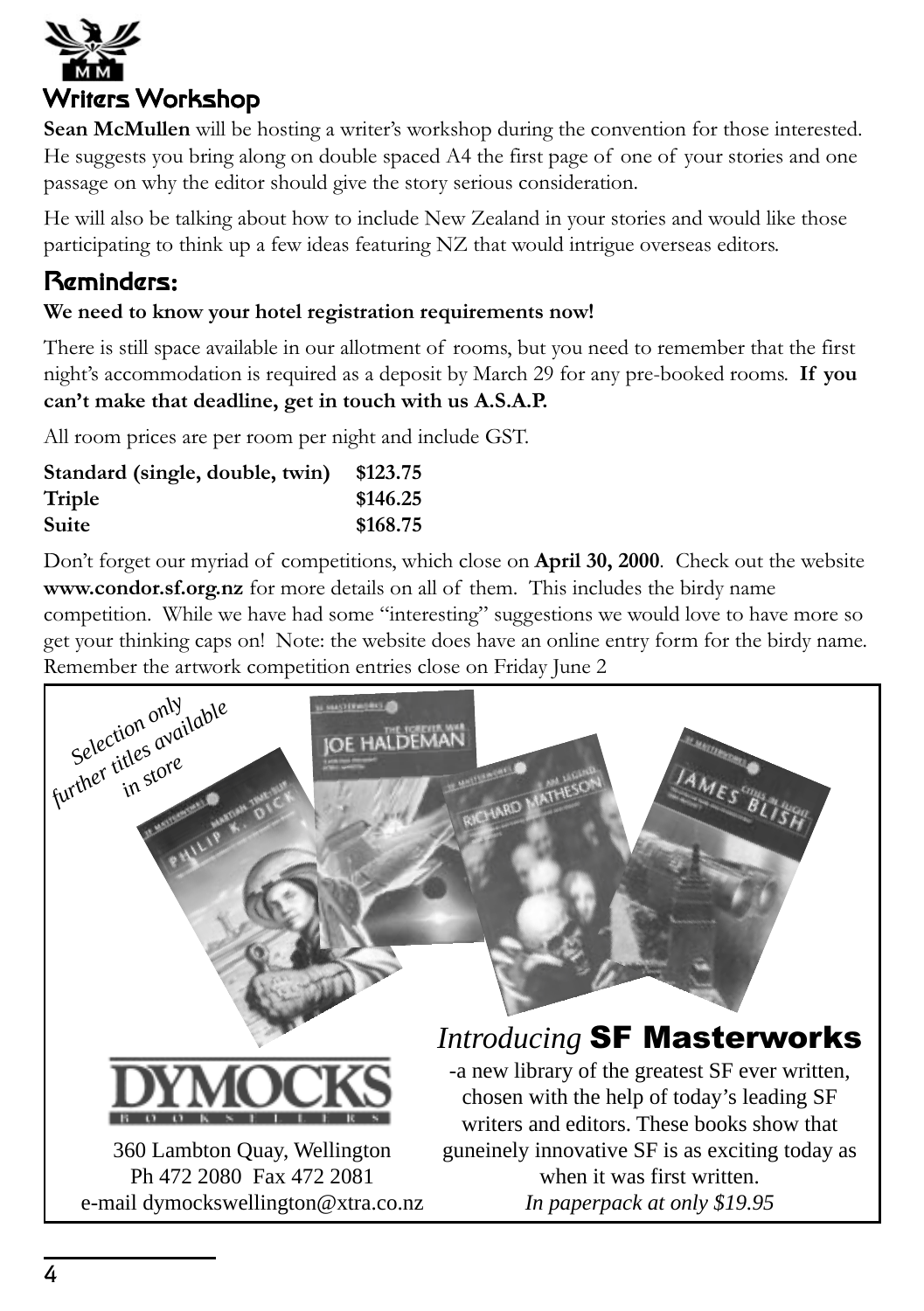

#### Masquerade

For the Masquerade on the Saturday evening we are asking everyone to wear a mask, so be creative and get designing (a workshop will also be run during the con). For those interested in entering, forms will be available at registration during con.

#### Dealers

Prices for the dealer's room have been set and if you are interested you need to confirm your place by April 30. Contact us for details on the prices. If you wish to advertise in the Con book itself the deadline for indicating your interest is April 20. Ad copy will be required by May 8.

#### **Auctions**

We will be holding a FFANZ auction and a convention auction during the weekend. If you have items for either get in touch with us and we will pass them on. For the convention auction there will be a Con handling fee of 10% of the sale price for any items we sell on your behalf.

Don't forget there will also be a floating market with a gold coin entry fee for sellers.

This is the last report before the convention so we advise you to check the website from now on for any further updates on our progress. And we want you to invite all your friends.

#### Thank You**'**s

Thanks to our advertisers: Dymocks, Whitcoulls and Bizzy Bees. Thanks also to UltracopyCentre for their assistance in printing this booklet. The Australian High Commission needs a wonderful thank you for assisting with Sean's airfare. Finally thanks to everyone who has helped the Concom do their job and stay (in)sane at the same time. This includes: Norman Cates, Ross Temple, Simon Litten, Lesley Walker, Peter Friend, Lorraine Willims and our publishing guru Tim Simpson.

See you at Con!

Web Site **www.condor.sf.org.nz**



# **ARTY BEE'S BOOKS LTD.**

**17 COURTENAY PLACE WELLINGTON PHONE 385 1819**

*and*

# **BIZY BEE'S BOOKS**

**158 CUBA ST WELLINGTON PHONE 384 5339**

Artybees@actrix.gen.nz

Buy, Sell, Exchange Quality Pre-loved Books

**Specialists in 2nd Hand Science Fiction and Fantasy Books**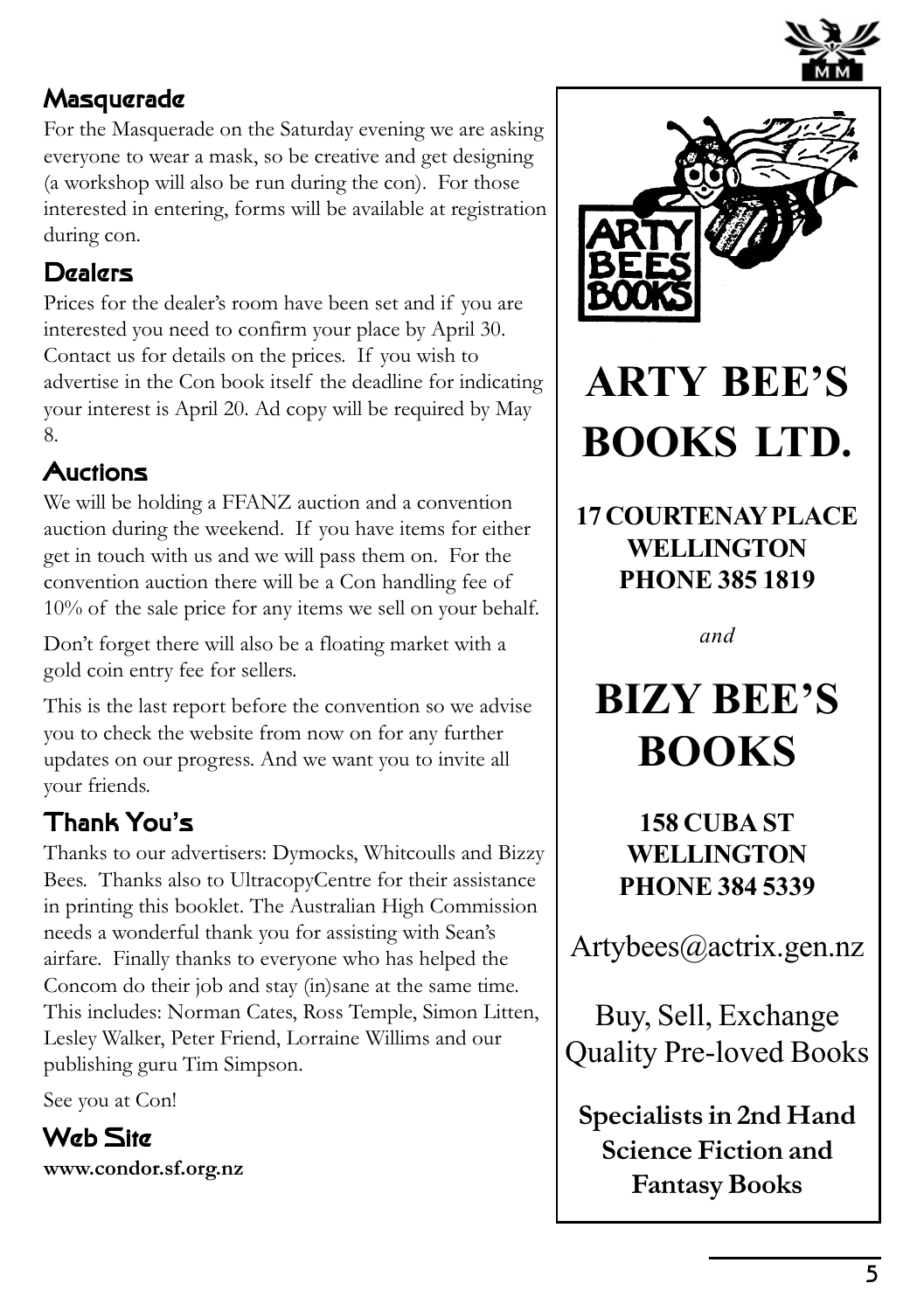# **Cond'Or Writing Competitions**

Take a gander at these! We decided this year's competitions will be a little different - instead of the usual open 'write anything you like' competitions, we've set you some specific challenges. We want to inspire you to create us some imaginative, unusual and entertaining new stories, instead of just sending us those creaky old dungers from your reject pile.

And now for the categories (drum roll please):

**Children's Story: a** fantasy/SF story, up to 1000 words, for 5-12 year olds.

**First Line:** "It was a dark and stormy knight."

That's your first line - now write the rest of a fantasy/SF story of up to 500 words (including that first line). The judge will pay special attention to how well your story uses the first line.

**Title:** "How I lost 300 kilos in One Week."

Write a SF/Fantasy story of up to 1000 words with this title. The judge will pay special attention to how well your story uses the title.

#### Now the rules part:

- All entrants must be paid members (either supporting or full) of Cond'Or.
- All work entered must be your own original work and previously unpublished (that means not published **anywhere**, not even in fanzines).
- · You may enter as many stories as you like, in any of the above three categories.
- · You are encouraged to submit your entry by e-mail. Put the story title, your pseudonym, your name and contact details in your e-mail text. The story itself, with the title and your pseudonym but **without** your real name or contact details, must be an attached file in RTF format (a separate file for each story, if you're submitting more than one). The front page of each story must indicate which of the three categories it is for. E-mail entries to competitions@condor.sf.org.nz
- · Alternatively, you may submit your entry by snail-mail. Each story must have a separate cover page with the story title, your pseudonym, your name and contact details on it. All entries must be typed on A4 paper. The story itself must not contain your real name or contact details, but the first page must include the title and your pseudonym and which of the three categories it is for. Post your entries to PO Box 17044, Karori, Wellington.
- Entries must be received no later than April 30, 2000.
- Entries will not be returned, so don't send your one and only original copy.
- The judge's decision is final. No bribes. Not even chocolate.

#### The prizes:

Fame and fortune. The winning entry in each category will be published in the Con book for the enjoyment and enlightenment of all attendees. We also hope to line up a range or prizes for your enjoyment.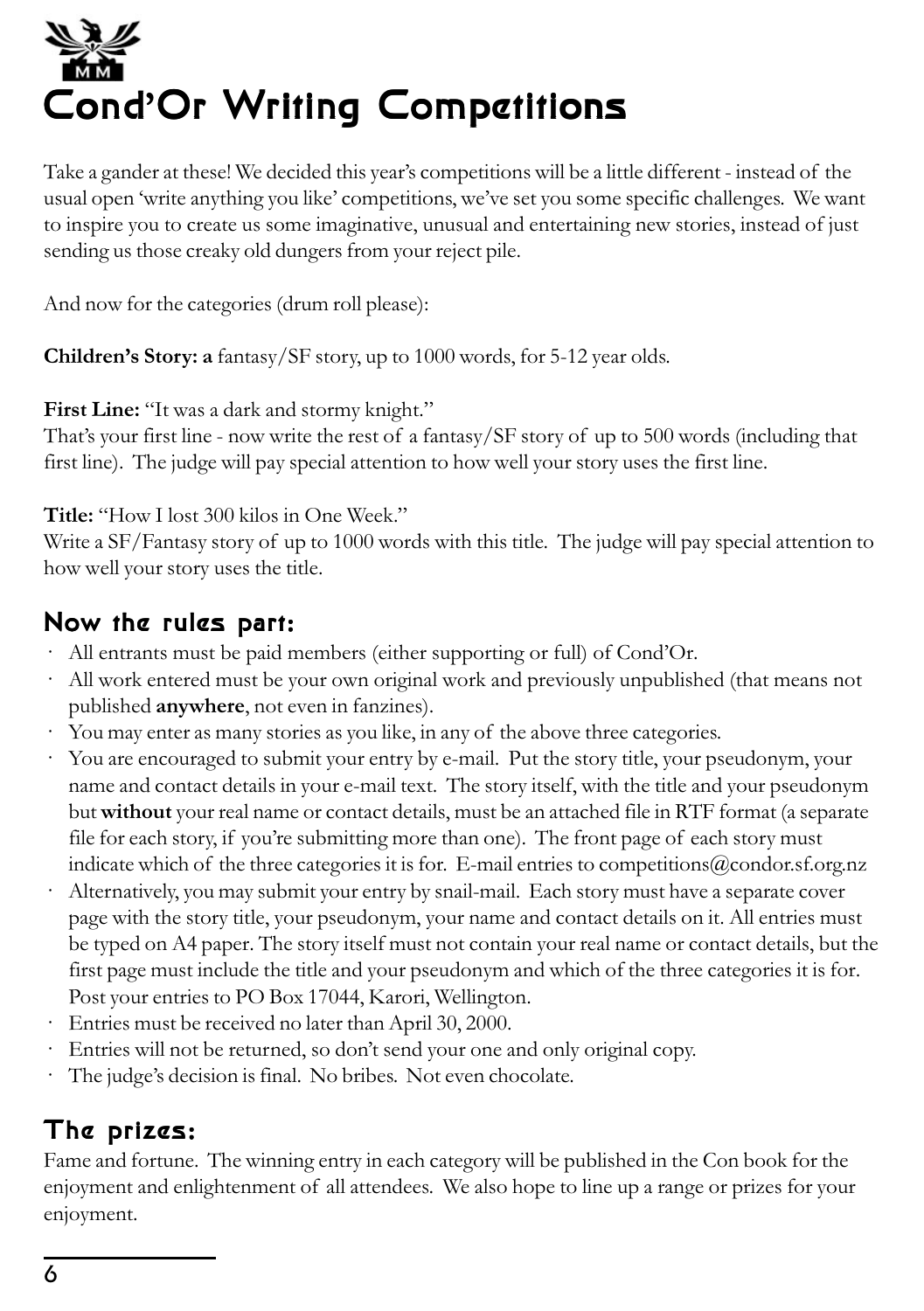

# Artwork competition

We hope your muse hits you and you enter the competition.

- The subject for the work should make use of the theme "New Zealand: Past, present and future, the merging of history and fantasy in the new millennium".
- · 2 categories of media will be accepted
- 3D i.e. patchwork, sculpture and modelling etc.
- 2D/still i.e. painting, photography and drawing etc.
- · A maximum of two entries per medium.
- All artwork is the responsibility of the artist and must be handed in on the first day of the convention, being Friday 2nd of June 2000.
- Cond'Or will not take any responsibility for artwork sent to us before this date as there is
	- A) Possibility of damage during transport
	- B) Possibility of damage during the period of time before Cond'Or
	- C) Lack of space to safely store artwork
- All artwork will be on display at the convention and attendees will have the chance to vote on the piece they think is best, the winner of which will win a People's Choice award.
- · A panel will judge the artwork and the judge's decisions are final. If you have any questions or queries about anything just get in touch with us.

# **Birdy Competition**

As you might have noticed there has also been a change to our birdy. At Conquest II there were a lot of comments about our birdy and its similarity to the Japan Airlines logo so we decided we needed a fresh new look. Isn't he pretty? Having said that he still needs a name

If you can think of a name for our winged friend (and we like it) you can win a special prize, which will be announced at Cond'Or. The website has an entry form for people online, or fill in the slots.

| First Name  |  |
|-------------|--|
| Second Name |  |
| Third Name  |  |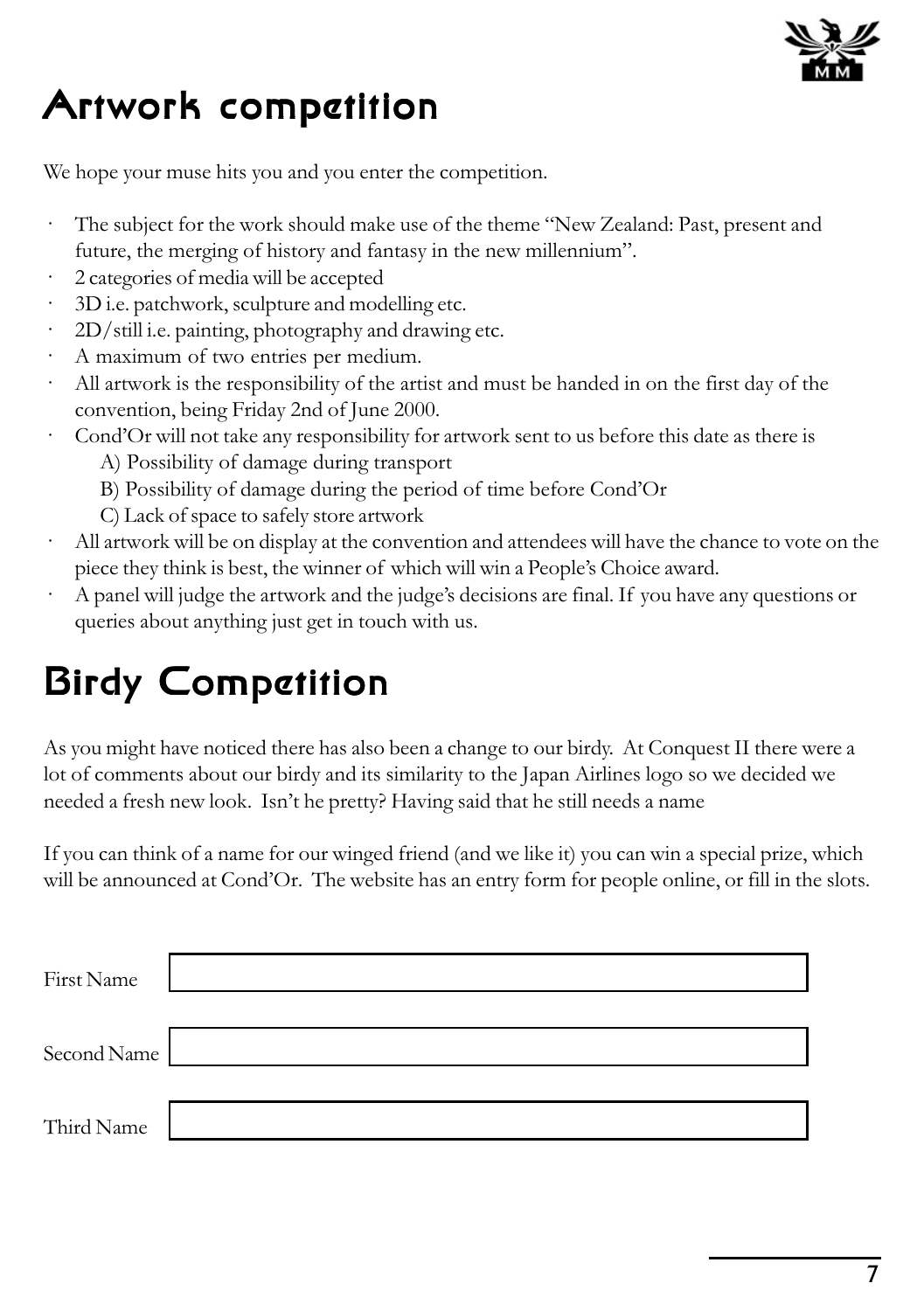

# Friday, 2 June 2000

| Time   | Reg      | Dorset                             | Cornish                  | Glenbervie             | Wakefield    |
|--------|----------|------------------------------------|--------------------------|------------------------|--------------|
| 9am    |          |                                    |                          |                        |              |
| 10am   |          |                                    |                          |                        |              |
| 11am   |          |                                    |                          |                        |              |
| 12noon |          |                                    |                          |                        | Trader setup |
| 1pm    |          |                                    |                          |                        |              |
| 2pm    |          |                                    |                          |                        |              |
| 3pm    | Reg open |                                    |                          |                        | Trading      |
| 4pm    |          | /////////////////////////          | What's my line?          | Book shop tour         |              |
| 5pm    |          | /////////////////////////          | First Con                | Casual gaming          |              |
| 6pm    |          | /////////////////////////          | Dinner                   | ////////////////////// |              |
| 7pm    | Closed   | 7.30 pm opening ceremony and mixer |                          |                        | Trading ends |
| 8pm    |          | Mixer                              | //////////////////////// | /////////////////////  |              |
| 9pm    |          |                                    | <b>PARTY!!!!!!!</b>      |                        |              |
| 10pm   |          |                                    |                          |                        |              |
| 11pm   |          |                                    |                          |                        |              |

## Saturday, 3 June 2000

| <b>Time</b> | Reg           | <b>Dorset</b>          | Cornish                                    | Glenbervie           | Wakefield     |
|-------------|---------------|------------------------|--------------------------------------------|----------------------|---------------|
| 9am         | Open          | Australian Fnadom      | Space Flight Assoc                         | Furry Fans           | Trading       |
| 10am        |               | Medieval aerobics      | Women in SF                                | <b>FFANZ Auction</b> |               |
| 11am        |               | Magician's apprentice  | Wayne and video magic Writing for Children |                      |               |
| 12noon      |               | Getting Published      | Anime 1                                    | Costuming            |               |
| 1pm         |               | Quiz (2hr)             | TBA                                        | Mask Making (2hr)    |               |
| 2pm         |               |                        | TBA                                        |                      |               |
| 3pm         |               | Maree Goh              |                                            | TBA                  |               |
| 4pm         |               | <b>Great Debate</b>    | Occult                                     | Trading cards        |               |
| 5pm         |               | Sean GoH               | ,,,,,,,,,,,,,,,,,,,,,,,,,                  | //////////////////// |               |
| 6pm         |               | ,,,,,,,,,,,,,,,,,,,,,, | <b>DINNER</b>                              | ///////////////////  |               |
| 7pm         | <b>CLOSED</b> | Pre masquerade         |                                            | Per masquerade       | <b>CLOSED</b> |
| 8pm         |               | Masquerade             |                                            | Masquerade           |               |
| 9pm         |               | Party (wench sale?     | ,,,,,,,,,,,,,,,,,,,,,,,,,                  | //////////////////   |               |
| $10pm +$    |               |                        | PARTY!!!!                                  |                      |               |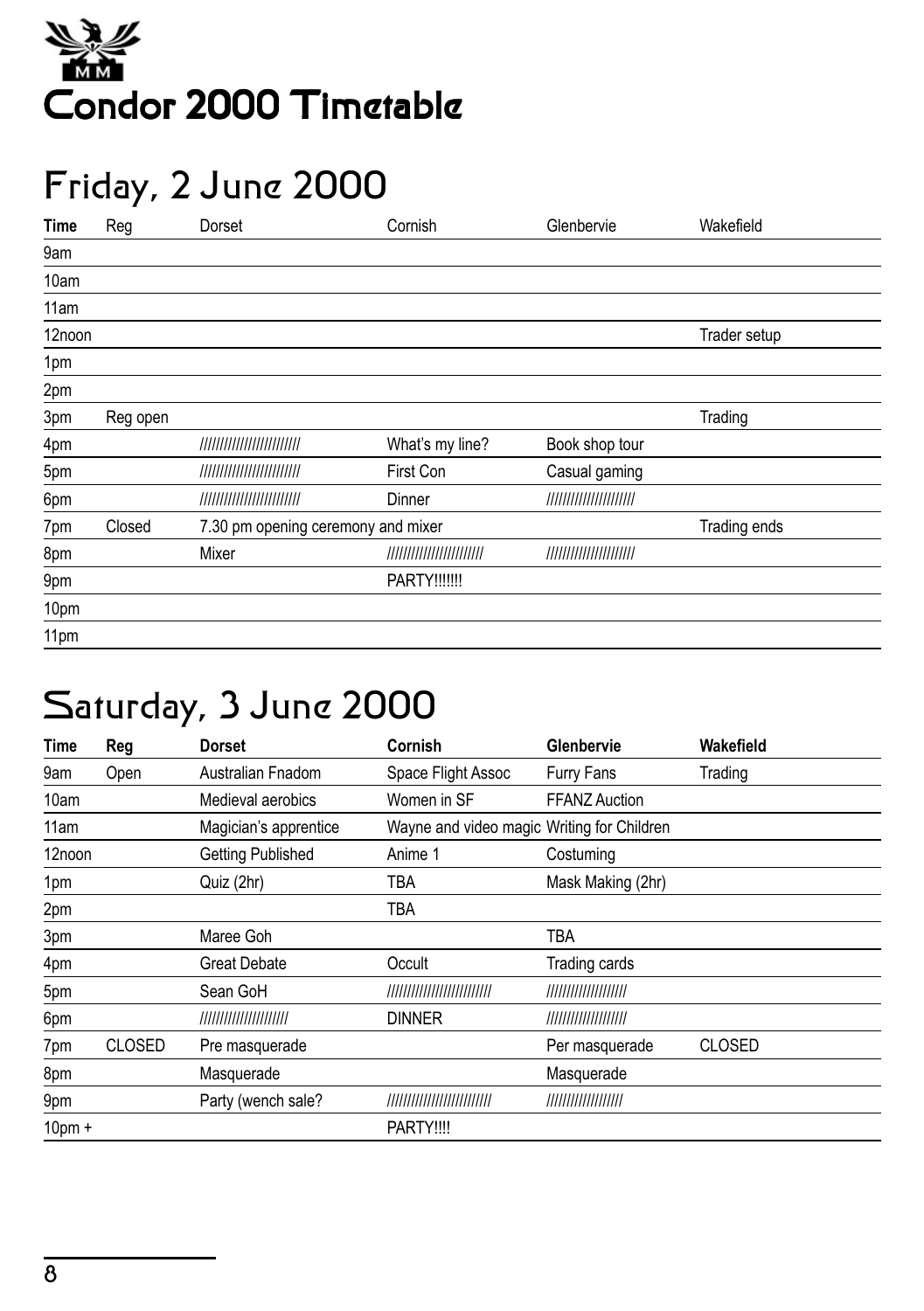

# Sunday, 4 June 2000

| Time            | Reg    | Dorset                       | Cornish                            | Glenbervie                   | Wakefield |
|-----------------|--------|------------------------------|------------------------------------|------------------------------|-----------|
| 9am             | Open   | <b>Floating Market setup</b> | TBA                                | TBA                          | Trading   |
| 10am            |        | Floating market              | Car Wars (2hr)                     | TBA                          |           |
| 11am            |        | Auction                      |                                    | Comics                       |           |
| 12noon          |        | Lunch                        | Lunch                              | Model making                 |           |
| 1pm             |        | Norman                       | TV Quiz                            | Sean's writer's workshop 2hr |           |
| 2 <sub>pm</sub> |        | Babylon 5                    | Anime 2                            |                              |           |
| 3pm             |        | Fan fiction and the internet | Video comp screenings Sean signing |                              |           |
| 4pm             |        | Tad Williams                 |                                    | Auction claim                |           |
| 5pm             |        | TBA                          | 5.00pm cocktail party              | Gaming                       |           |
| 6pm             |        | Banquet setup                | ,,,,,,,,,,,,,,,,,,,,,,             | /////////////////////        |           |
| 7pm             | closed | <b>Banguet</b>               | <b>Banguet</b>                     |                              | closed    |
| 8pm             |        |                              |                                    |                              |           |
| 9pm             |        | Tad GoH                      | ,,,,,,,,,,,,,,,,,,,,,,             | /////////////////////        |           |
|                 |        |                              | Party                              |                              |           |

# Monday, 5 June 2000

| Time   | Reg    | Dorset               | Cornish                 | Glenbervie        | Wakefield     |  |
|--------|--------|----------------------|-------------------------|-------------------|---------------|--|
| 9am    | Open   | //////////////////// | /////////////////////// | ///////////////// | Trading       |  |
| 10am   |        | Clubs business       | Writer's workshop.      | TBA               |               |  |
|        |        |                      | - Sean reads (2hr)      |                   |               |  |
| 11am   |        | TBA                  |                         | TBA               |               |  |
| 12noon |        | Liar's panel         | //////////////////////  | TBA               |               |  |
| 1pm    | Closed | Closing ceremony     |                         |                   | Trading close |  |
| 2pm    |        | Dead dog's party     |                         |                   | Deconstruct.  |  |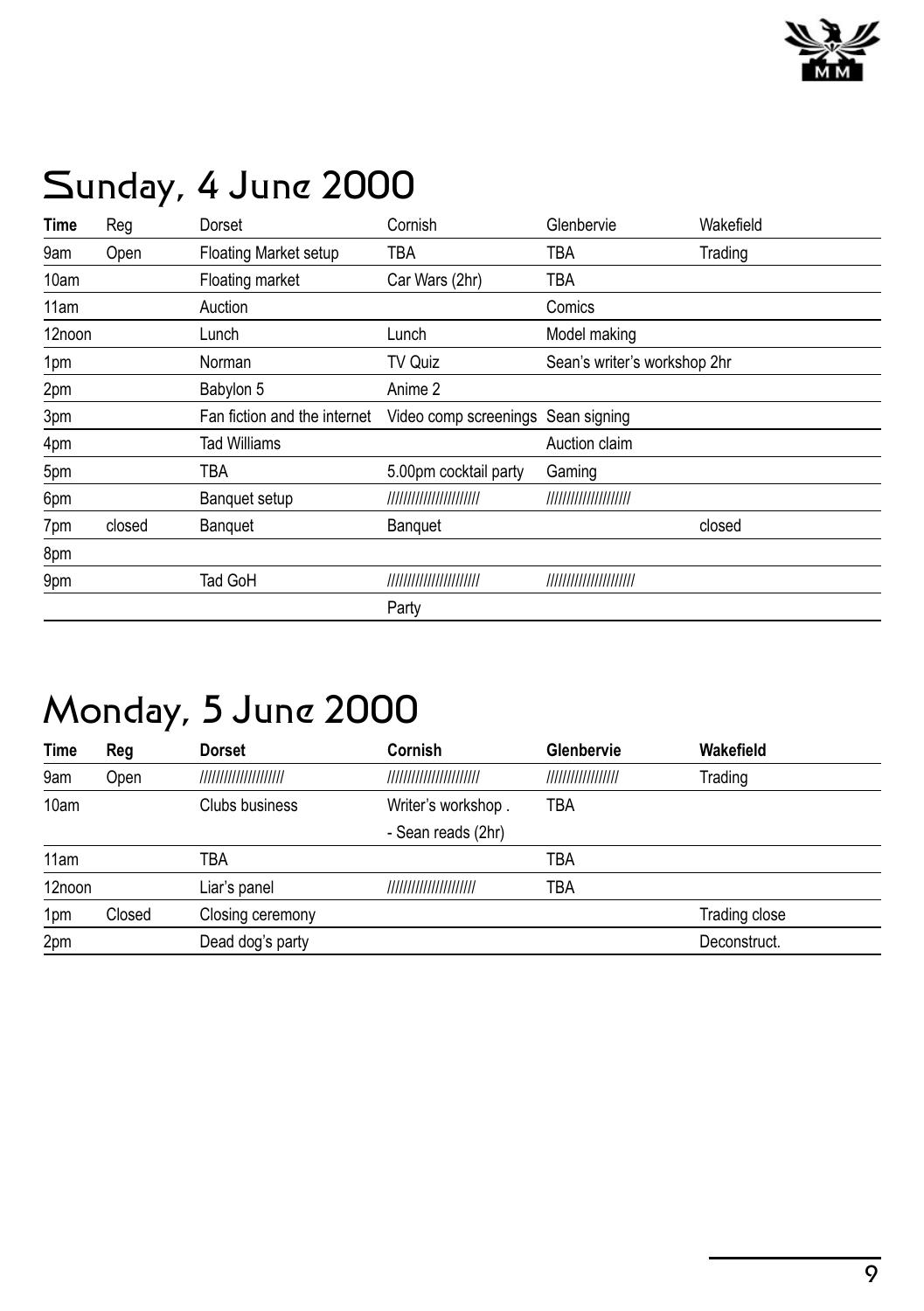

# Whitcoulls **312 Lambton Quay**

# Wellington's Science Fiction and Fantasy leaders

Weekly imports from the US Latest releases including Star Wars, Star Trek and Battletech  $\triangleright$  We will be at Cond'Or 2000







tcoulls 312 Lambton Quay

> 4721921 hikitia@whitcoull.co.nz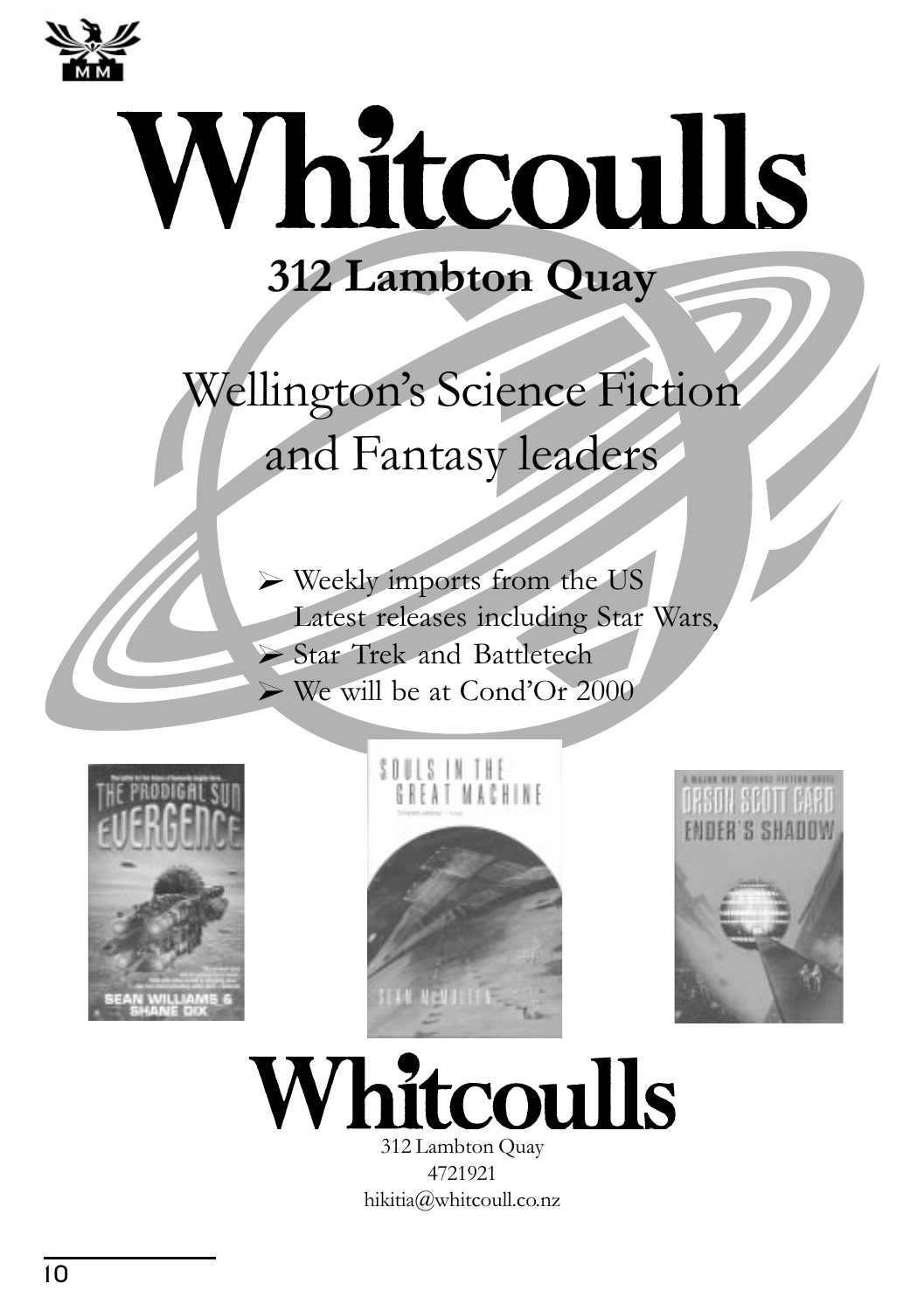

# **Registration**

Full \$70. The cost of attending the con will rise to \$80 on June 2, 2000. This decision has been made because of rising costs in the running of the convention.

You may also attend the convention on a daily basis with Saturday and Sunday being the most expensive because of the large numbers of activities on those days.

Prices are Friday \$10, Saturday \$35, Sunday \$35, Monday \$10.

Children ovre 5 \$30 for the weekend. Under 5 free.

Supporting: If you are unable to attend the convention but would still like to support us and get a con pack, then you can do so by paying \$20.

Furry Fans: The Furries are welcome to attend the con (with you in attendance of course because they simply couldn't look after themselves) for the princely sum of \$5. Each will receive their own badge.

# Registration Form

| Name                                                                 |
|----------------------------------------------------------------------|
| Fan Name                                                             |
| Address                                                              |
| City                                                                 |
| Country                                                              |
| eMail                                                                |
| Registration Type                                                    |
| Full \$70<br>Child \$30                                              |
| Fri \$10<br>Mon \$10<br>Sat \$35<br>Sun \$35                         |
| Support \$20<br>Furry Fandom \$5                                     |
| Hotel Registration (indication only)                                 |
| Fri<br>Sat<br>Sun<br>Mon                                             |
| Double<br>Twin<br>Triple<br>Suite<br>Type of Room                    |
| Sharing with (names)                                                 |
|                                                                      |
| Please find<br>other people (M/F/Don't Care) to share with me.       |
| Border<br>Hotel Area:<br>Party<br>Quiet                              |
| I wish to participate in:                                            |
| Laserforce<br>Art Competition<br>The Banquet (Costs to be finalised) |
| Writers' workshop<br>Masquerade                                      |
| (note: must have full registration to attend the writers' workshop)  |

All prices are \$NZ and include GST. Please make cheques payable to Cond'Or